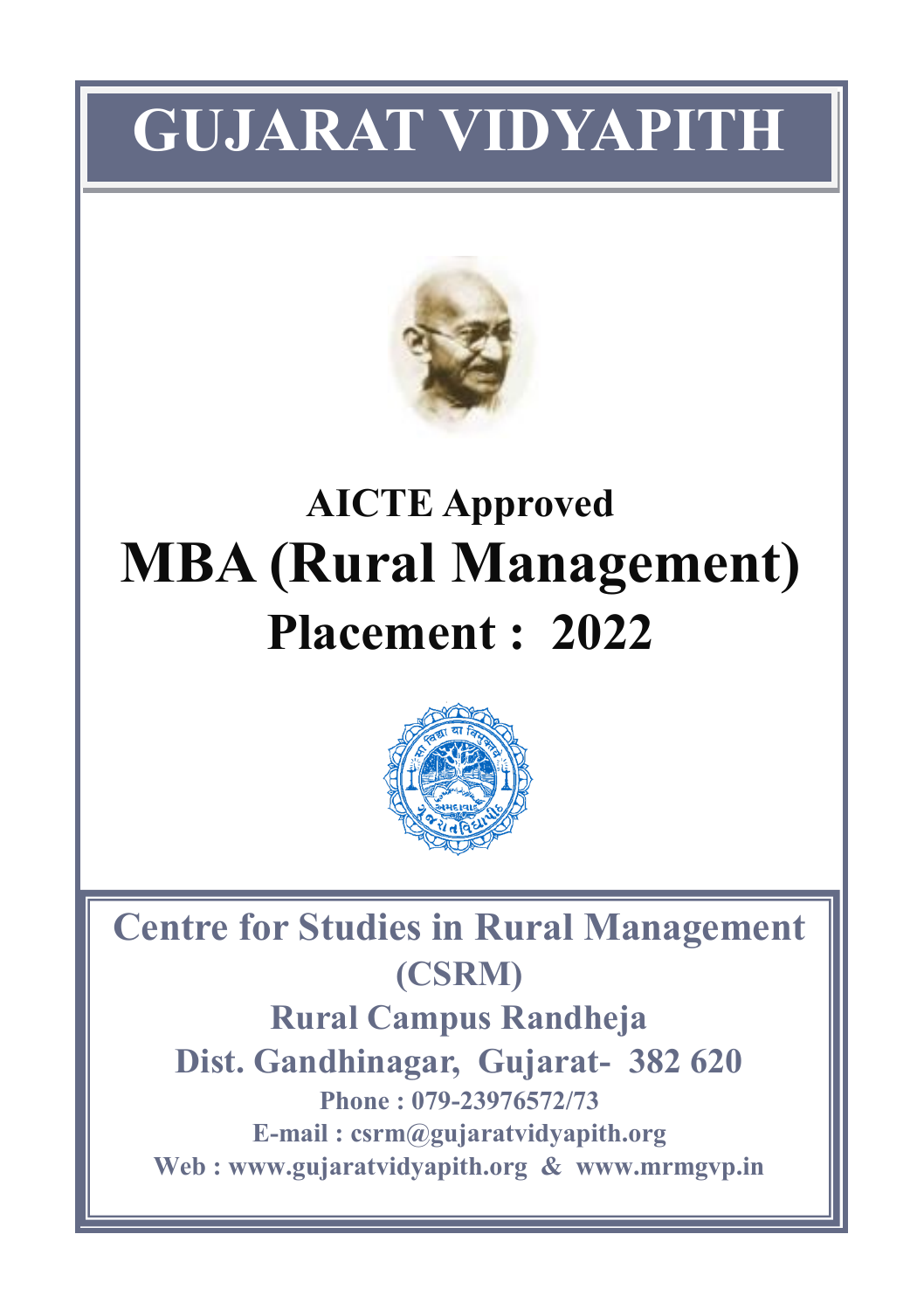Department of Rural Management was established in 1988, with an emphasis on developing value based learning skills, the spirit of innovation, dedication, inner consciousness and to identify competency among the students and to sensitize them towards rural communities.

**Vision :** Gujarat Vidyapith visualizes a sustainable nonviolent society where every citizen is at peace and harmony with self, fellow human beings and nature (by nurturing self– discipline).

**Mission:** To Develop the ambassadors of self-sufficiency, self-reliance and self-respect to bring sustainability in addition to meet the increasing demand for middle level managers of the Voluntary, Semi-Governmental and Governmental organizations functioning in rural development, small industrial and co-operative sectors at village, taluka and district levels. (Based on Gandhian Principles (Gram Swaraj))

## **OBJECTIVE**

- To develop the vision among the students back to serve the village community.
- To uplift the needy segment of rural society.
- To focus on research and extension activities towards sustainable rural development.
- To prepare the human resource to meet the demand of rural industries, rural institutions and voluntary agencies working for rural development.
- To sensitize the students with humanitarian values needed for the development of rural communities and existence of nature.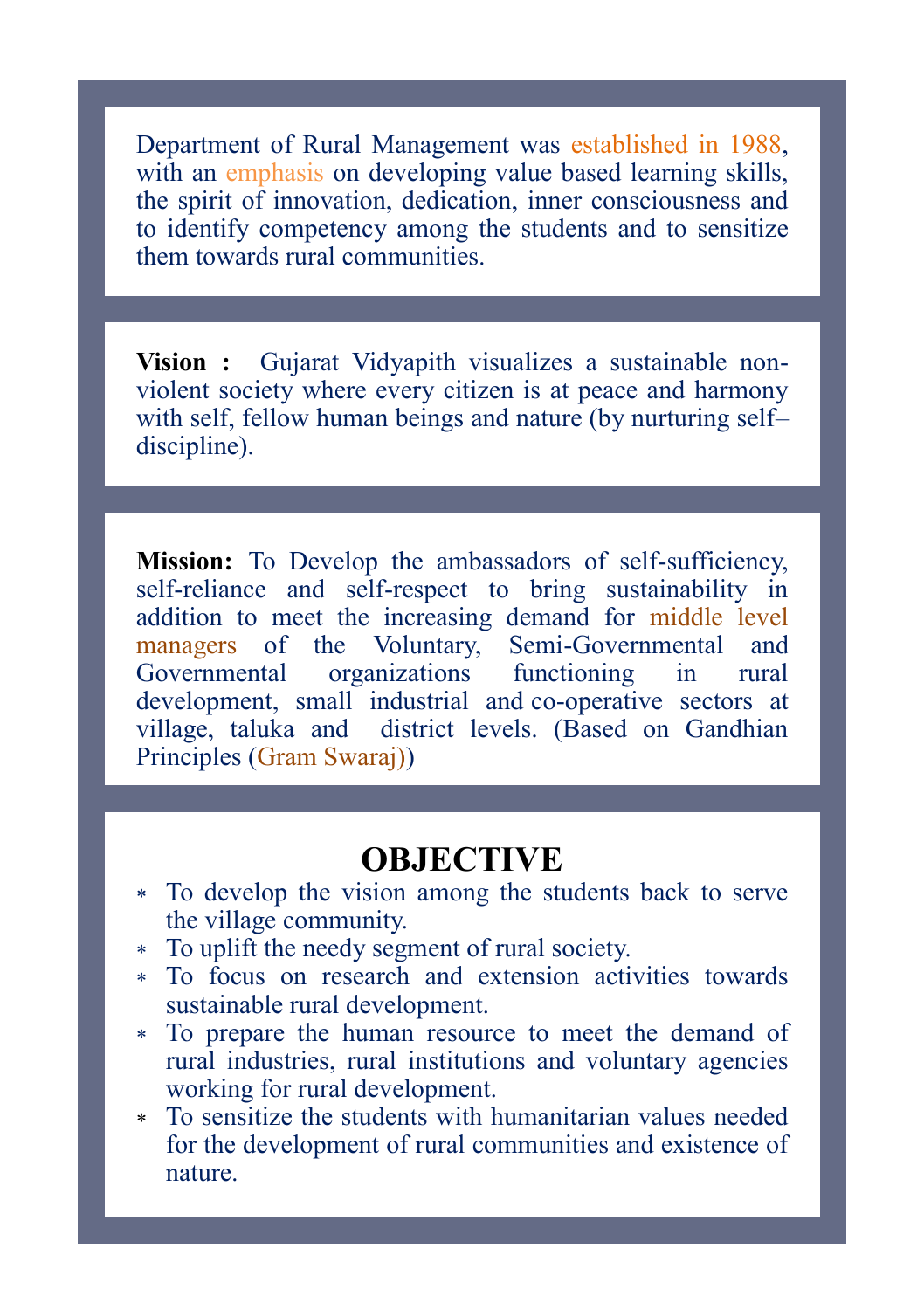## **WE OFFER**

- **MBA in Rural Management**
- **M.Phil. in Rural Management**
- **Ph.D. in Rural Management**

## **RESEARCH**

- **Development Research**
- **Extension Work in Rural Development**
- **Rural Research Projects**
- **Training related to Rural Development**

# **ADMISSION**

- Advertisement is given in newspapers and websites.
- The candidate has to apply for admission in the prescribed form which can be obtained from the office or online on [www.gujaratvidyapith.org](http://www.gujaratvidyapith.org) between May and June. Course commences from  $1<sup>st</sup>$  of July.
- Bachelor degree in any discipline with at least 45 % marks. Final year students of any discipline can also apply.
- **42 students** will be selected finally on the basis of objective type written test (Gandhian thoughts and General Knowledge), group discussion and personal interview.
- Stipulated percentages of the seats are reserved for SC, ST, OBC and PH as per Govt norms.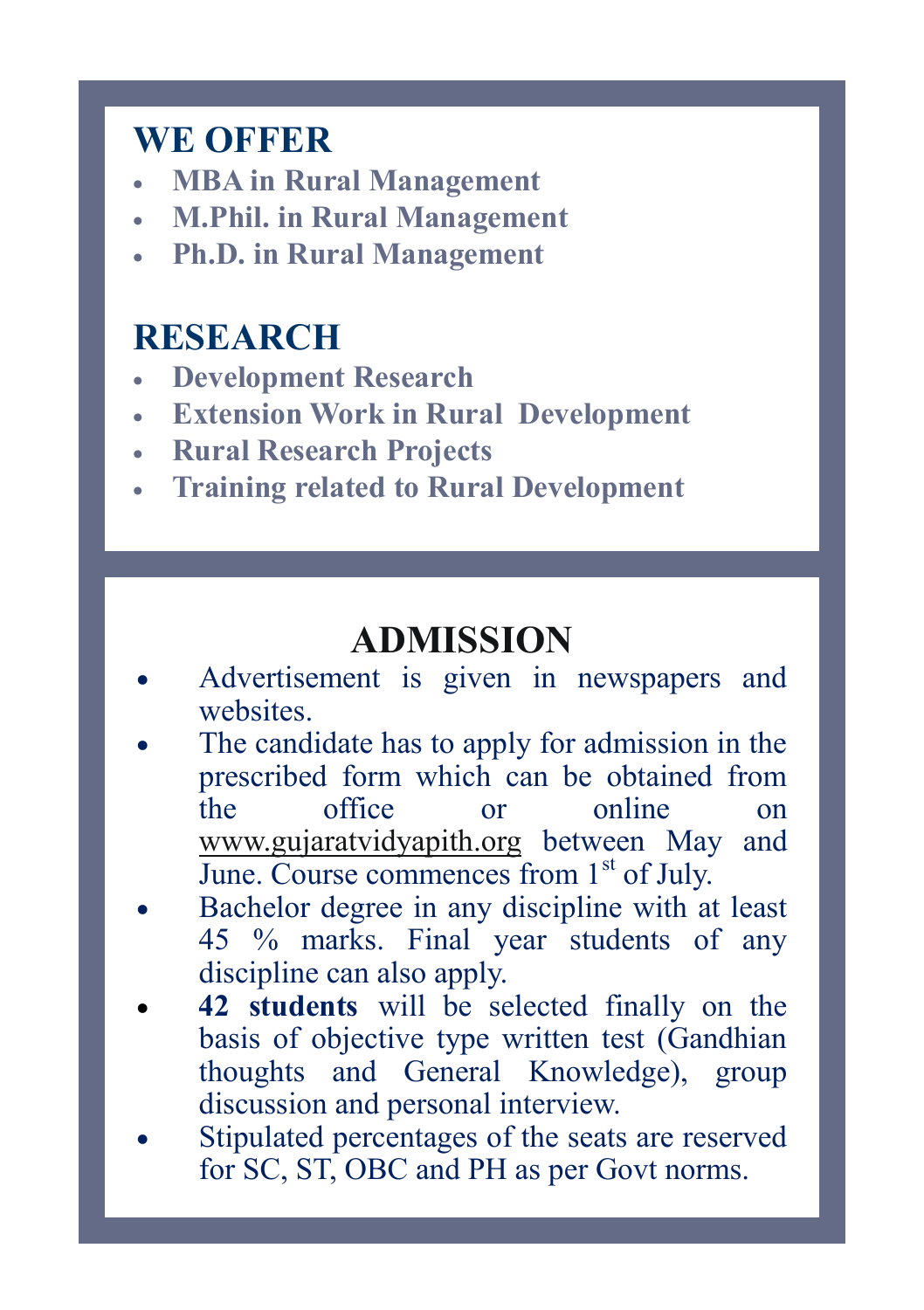### **CURRICULUM…... FIRST SEMESTER**

- Human Resource Development
- Research Methodology and Statistics
- Principles and Process of Management
- Rural Development Management
- **Accountancy**
- Computer Application
- Gramjivan Padyatra and Udyog

#### **SECOND SEMESTER**

- Managerial Economics
- Marketing Management
- Finance Management
- Fields of Rural Development Management
- Management Information System
- Village Study
- Udyog

#### **THIIRD SEMESTER**

- Project Management
- NGO Management
- Production Management
- ICT Development and Management
- Research Work
- Gramjivan Padyatra and Udyog

#### **FOURTH SEMESTER**

3–Month Institutional Managerial Internship and Student Skill Development

| <b>Subject/Work</b>                                                                                                                                                         | <b>Credit</b> |
|-----------------------------------------------------------------------------------------------------------------------------------------------------------------------------|---------------|
| <b>Theory</b>                                                                                                                                                               | 75            |
| <b>Research Work</b>                                                                                                                                                        | 08            |
| <b>Village Study</b>                                                                                                                                                        | 05            |
| <b>Udyog</b>                                                                                                                                                                | U6            |
| Gramjivan Padyatra                                                                                                                                                          | <b>U4</b>     |
| <b>Institutional Internship</b>                                                                                                                                             | 20            |
| <b>Student Skill Development</b><br>1. Innovative Participation<br>2. Business Communication<br>3. Computer Accounting<br>4. Computer in Research<br>5. Management Proposal |               |
| <b>Community Life</b>                                                                                                                                                       | <b>Grade</b>  |
| <b>Total</b>                                                                                                                                                                | 128           |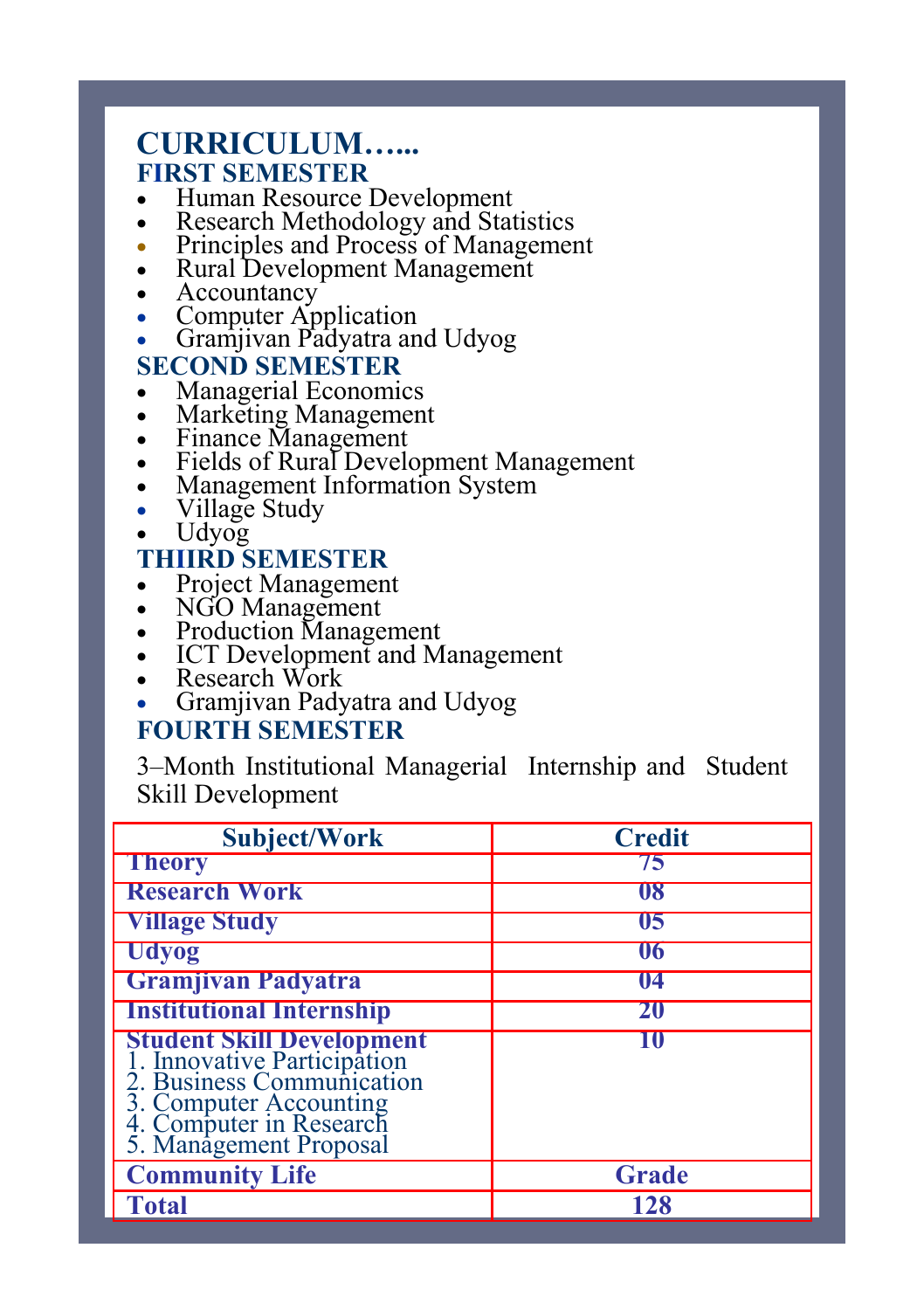| 32008002                                       |                                         | AMIT SANJAYBHAI PATEL                                   |  |
|------------------------------------------------|-----------------------------------------|---------------------------------------------------------|--|
|                                                |                                         | D - 101 TEJENDRA PRAKASH SOCIETY                        |  |
|                                                |                                         | DIST: AHMEDABAD - 382350                                |  |
|                                                |                                         | Graduate: B.A. (ECO.)                                   |  |
|                                                |                                         | Research : A Study of the conditions of labors in       |  |
|                                                |                                         | <b>Internship: RED BRIDGADE Trust</b>                   |  |
| $(M)$ 9825733788                               |                                         | E-mail: amitpatelpa1998@gmail.com                       |  |
|                                                |                                         |                                                         |  |
| 32008003                                       |                                         | <b>ASMITABEN MANUBHAI JAMOD</b>                         |  |
|                                                |                                         | AT. POST. DEVGADH                                       |  |
|                                                | DIST: SURENDRANAGAR - 363440            |                                                         |  |
|                                                |                                         | Graduate: B.A. (ECO.)                                   |  |
|                                                |                                         | Research : A Social - Economic study of stockmen        |  |
| Internship: Prayas Santha, Sayla               |                                         |                                                         |  |
| $(M)$ 7226986708<br>E-mail: ajamod66@gmail.com |                                         |                                                         |  |
|                                                |                                         |                                                         |  |
| 32008004                                       |                                         | URVASHIBABEN NAJUBHAI KHUMAN                            |  |
|                                                |                                         | SHREE RAJMANI MANINAGAR SOC.                            |  |
|                                                |                                         | <b>DIST: AMRELI - 364515</b>                            |  |
|                                                |                                         |                                                         |  |
|                                                |                                         | Graduate: B.A. (SOC.)                                   |  |
|                                                |                                         | Research : A Study on the bead work handicraft in kathi |  |
|                                                | <b>Internship: Gopal Snacks Limited</b> |                                                         |  |
| $(M)$ 7284806054                               |                                         | E-mail: khumanurvashi10@gmail.com                       |  |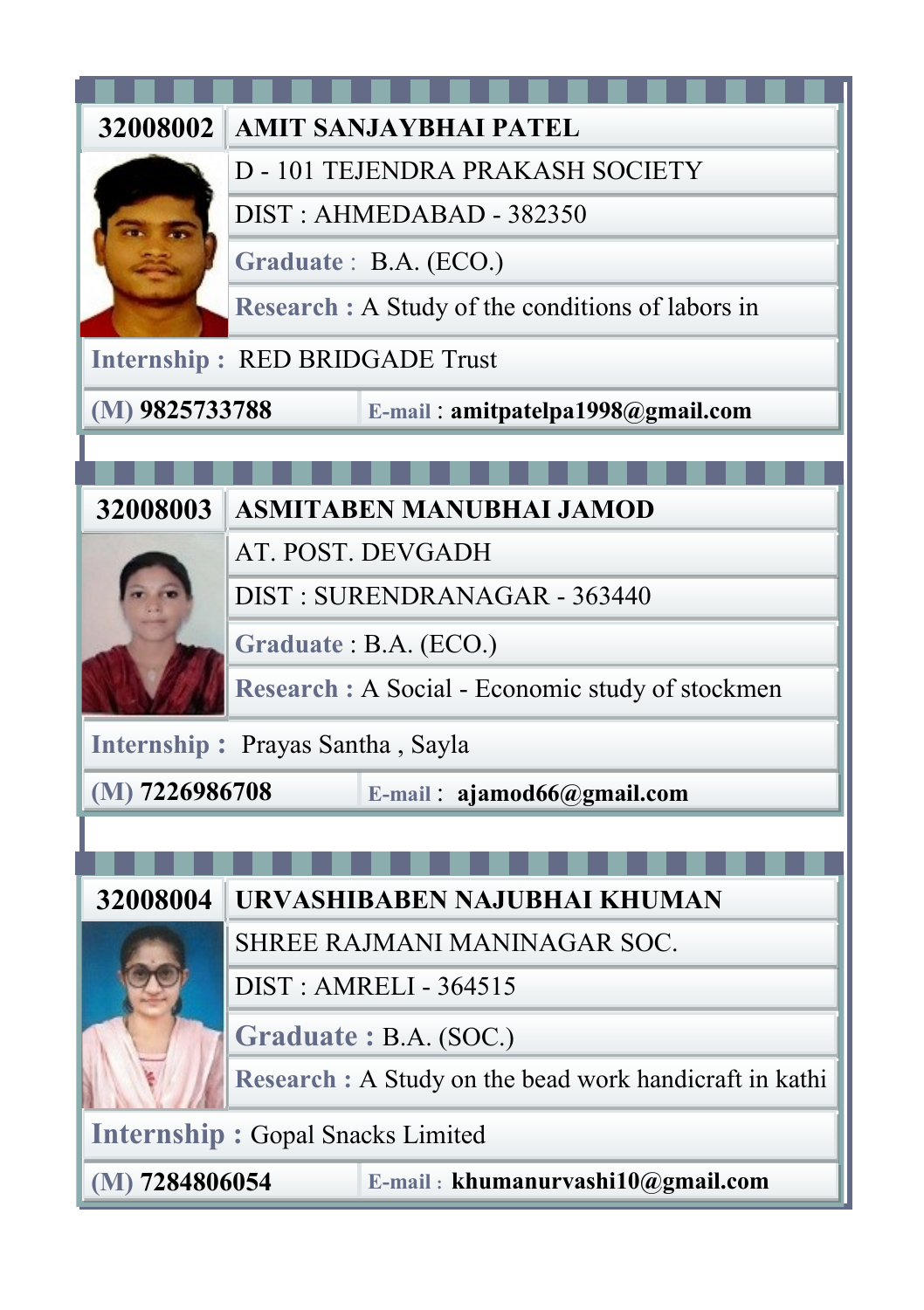| 32008005                          |                  | URVILKUMAR VIJAYBHAI PATEL                       |
|-----------------------------------|------------------|--------------------------------------------------|
|                                   | AT. POST. UNAVA  |                                                  |
|                                   |                  | DIST: GANDHINAGAR - 382650                       |
|                                   | Graduate: B.R.S. |                                                  |
|                                   |                  | <b>Research : A Study on the Un - employment</b> |
| <b>Internship: Prayas Santha</b>  |                  |                                                  |
| $(M)$ 7046254250                  |                  | E-mail: urvilpatel80@gmail.com                   |
|                                   |                  |                                                  |
| 32008007                          |                  | <b>KAJALKUMAR RAJESHBHAI PATEL</b>               |
|                                   | AT. POST. BAMTI  |                                                  |
|                                   |                  | <b>DIST: VALSAD - 396050</b>                     |
|                                   |                  | Graduate: B.A. (SOC.)                            |
|                                   |                  | Research: A Managerial study of paddy farmers    |
| Internship: Lok Seva Trust, Vasda |                  |                                                  |
| $(M)$ 9727103567                  |                  | E-mail: kajalpatel743505@gmail.com               |
|                                   |                  |                                                  |
| 32008008                          |                  | KIRTIKUMARI DAHYABHAI PATEL                      |
|                                   |                  | AT. POST. GADVANI                                |
|                                   |                  | DIST: NAVSARI - 396060                           |
|                                   | Graduate: B.R.S. |                                                  |
|                                   |                  | Research: The study of Value addition by rural   |
|                                   |                  | <b>Internship: Gram Seva Trust, Kharel</b>       |
| $(M)$ 9512104241                  |                  | E-mail: patelkirti10121997@gmail.com             |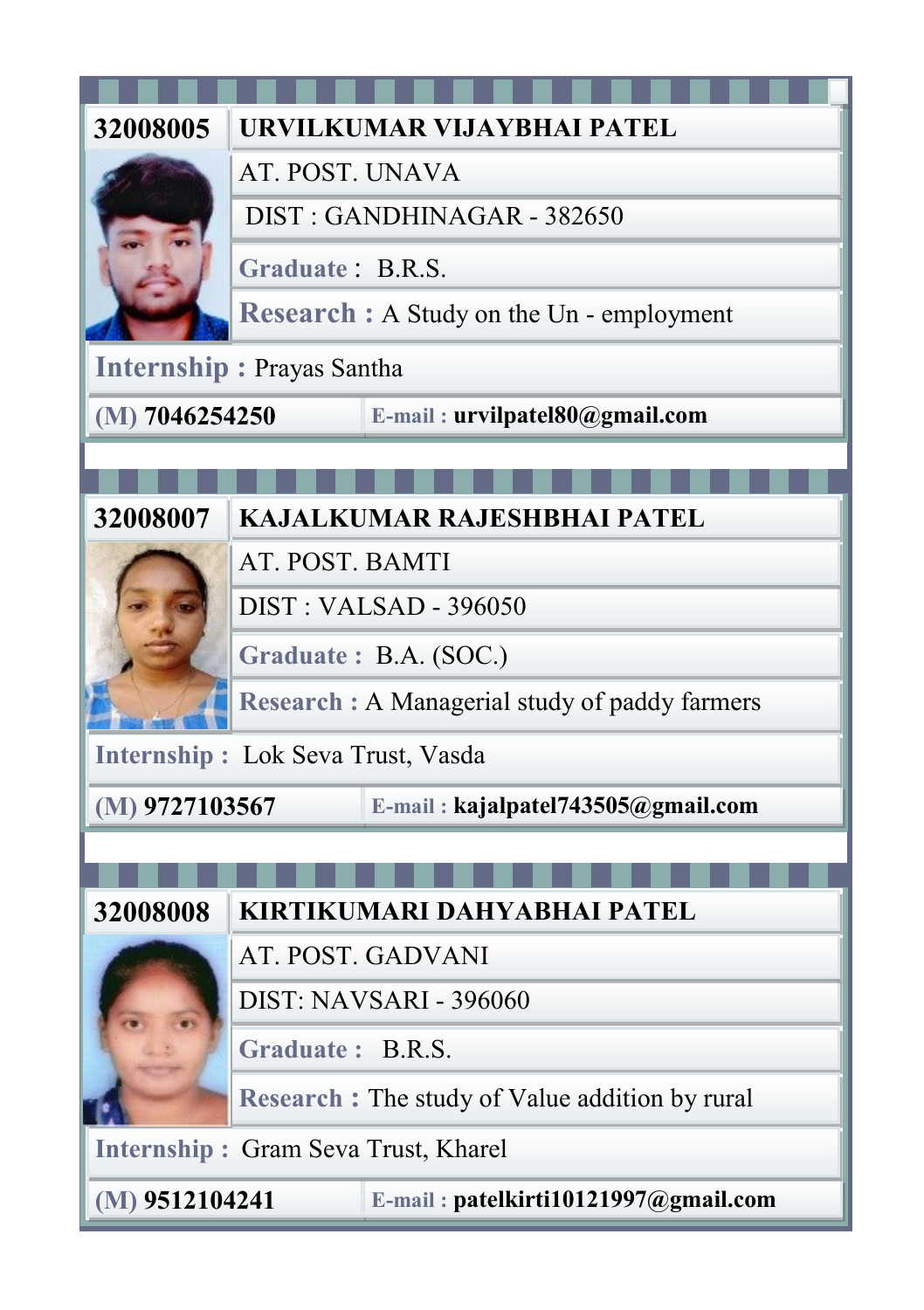| 32008009                            |                                                      | KRISHNABEN RATUJI SAKARIYA                                 |
|-------------------------------------|------------------------------------------------------|------------------------------------------------------------|
|                                     |                                                      | AT. POST. GANESHPURA                                       |
|                                     |                                                      | <b>DIST: PATAN - 384246</b>                                |
|                                     | Graduate: B.R.S.                                     |                                                            |
|                                     |                                                      | Research: Economic and social studies of farmers           |
|                                     |                                                      | Internship: Gram Seva Trust, Kharel                        |
| $(M)$ 7043539723                    |                                                      | E-mail: krishnars1999@gmail.com                            |
|                                     |                                                      |                                                            |
| 32008010                            |                                                      | <b>JALAKBEN HEMANTBHAI PATEL</b>                           |
|                                     |                                                      | <b>F-505 KRISH GOLD RESIDENCY</b>                          |
|                                     | AHMEDABAD - 383350                                   |                                                            |
|                                     | Graduate: B.C.A.                                     |                                                            |
|                                     | Research: A Study of the farm credit received by     |                                                            |
|                                     |                                                      | Internship: Shree kadi nagarik sahakari bank Ltd. Kathwada |
|                                     | $(M)$ 7283814919<br>E-mail: zalakpatel2202@gmail.com |                                                            |
|                                     |                                                      |                                                            |
|                                     |                                                      |                                                            |
| 32008011                            |                                                      | <b>JALPABEN RAKESHGIRI GOSWAMI</b>                         |
|                                     |                                                      | AT. POST. PALUNDRA                                         |
|                                     |                                                      | DIST: GANDHINAGAR - 382308                                 |
|                                     | Graduate: B.R.S.                                     |                                                            |
|                                     |                                                      | Research: A Managerial study of the milk co                |
| <b>Internship: I.R.F. AHMEDABAD</b> |                                                      |                                                            |
| $(M)$ 9725086772                    |                                                      | $E$ -mail: jalpa2056@gmail.com                             |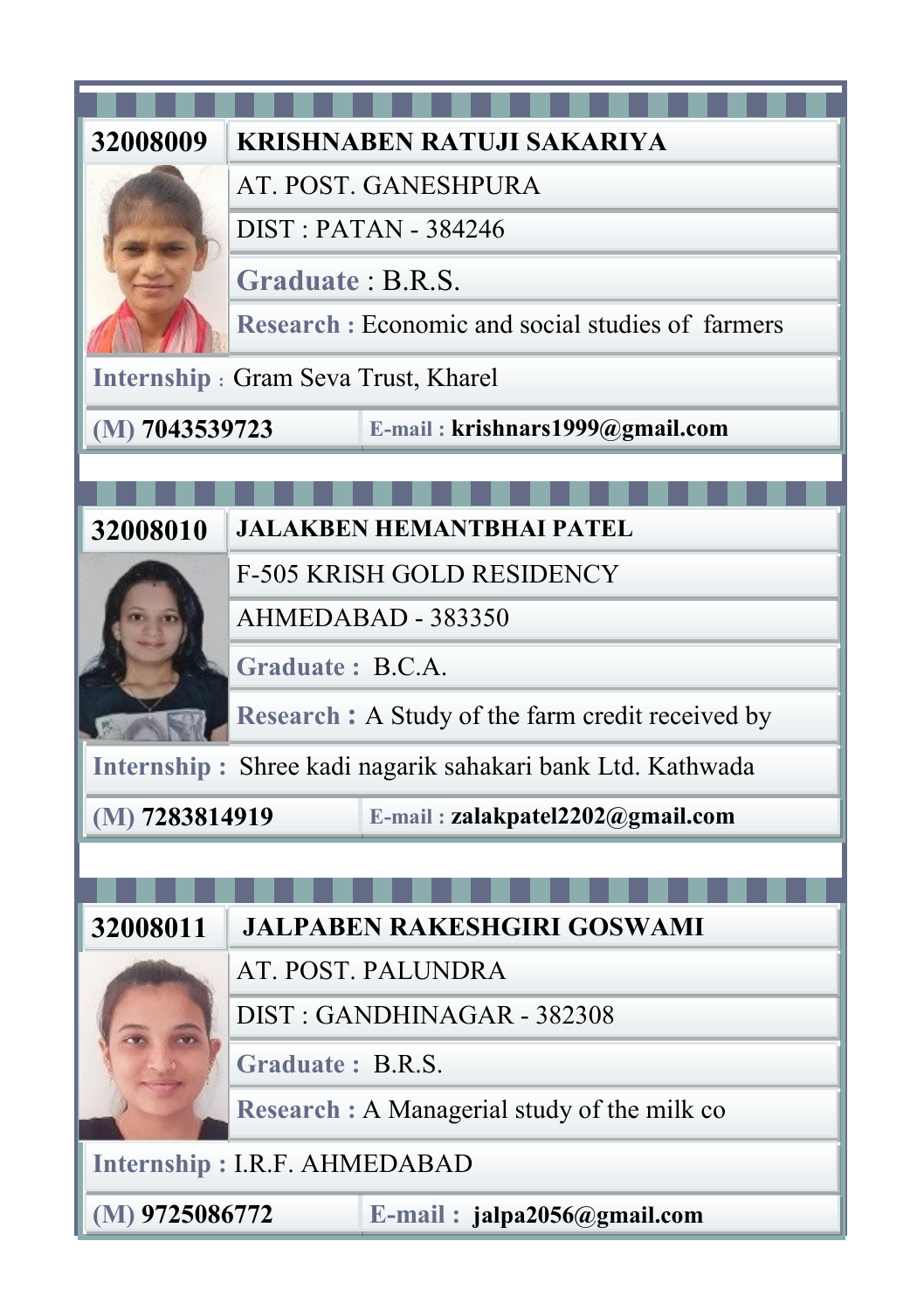| 32008012                          |                  | <b>JORUBHAI VINUBHAI RANGPARA</b>                    |
|-----------------------------------|------------------|------------------------------------------------------|
|                                   | AT. POST. KHITLA |                                                      |
|                                   |                  | DIST: SURENDRANAGAR - 363440                         |
|                                   | Graduate: B.R.S. |                                                      |
|                                   |                  | <b>Research: A Study Of Primary health center</b>    |
| <b>Internship: Prayash Santha</b> |                  |                                                      |
| $(M)$ 7622869597                  |                  | E-mail: jorurangpara97@gmail.com                     |
|                                   |                  |                                                      |
| 32008013                          |                  | DHARMESHBHAI KISMATBHAI MENIYA                       |
|                                   |                  | AT. POST. NANA PALIYAD                               |
|                                   |                  | <b>DIST: BOTAD - 364720</b>                          |
|                                   | Graduate: B.R.S. |                                                      |
|                                   |                  | Research: A Study On Self-Help Groups And Rural      |
| Internship: E.D.I.I.              |                  |                                                      |
| $(M)$ 8153829601                  |                  | E-mail: meniyadharmesh356@gmail.com                  |
|                                   |                  |                                                      |
|                                   |                  |                                                      |
| 32008014                          |                  | <b>NARESHBHAI HARIBHAI MER</b>                       |
|                                   | AT. POST. SARVA  |                                                      |
|                                   |                  | <b>DIST: BOTAD - 364720</b>                          |
|                                   | Graduate: B.R.S. |                                                      |
|                                   |                  | Research : A Study the use of drinking and household |
|                                   |                  | <b>Internship: Gram Seva Trust, Kharel</b>           |
| $(M)$ 7779002931                  |                  | E-mail: nareshmer46@gmail.com                        |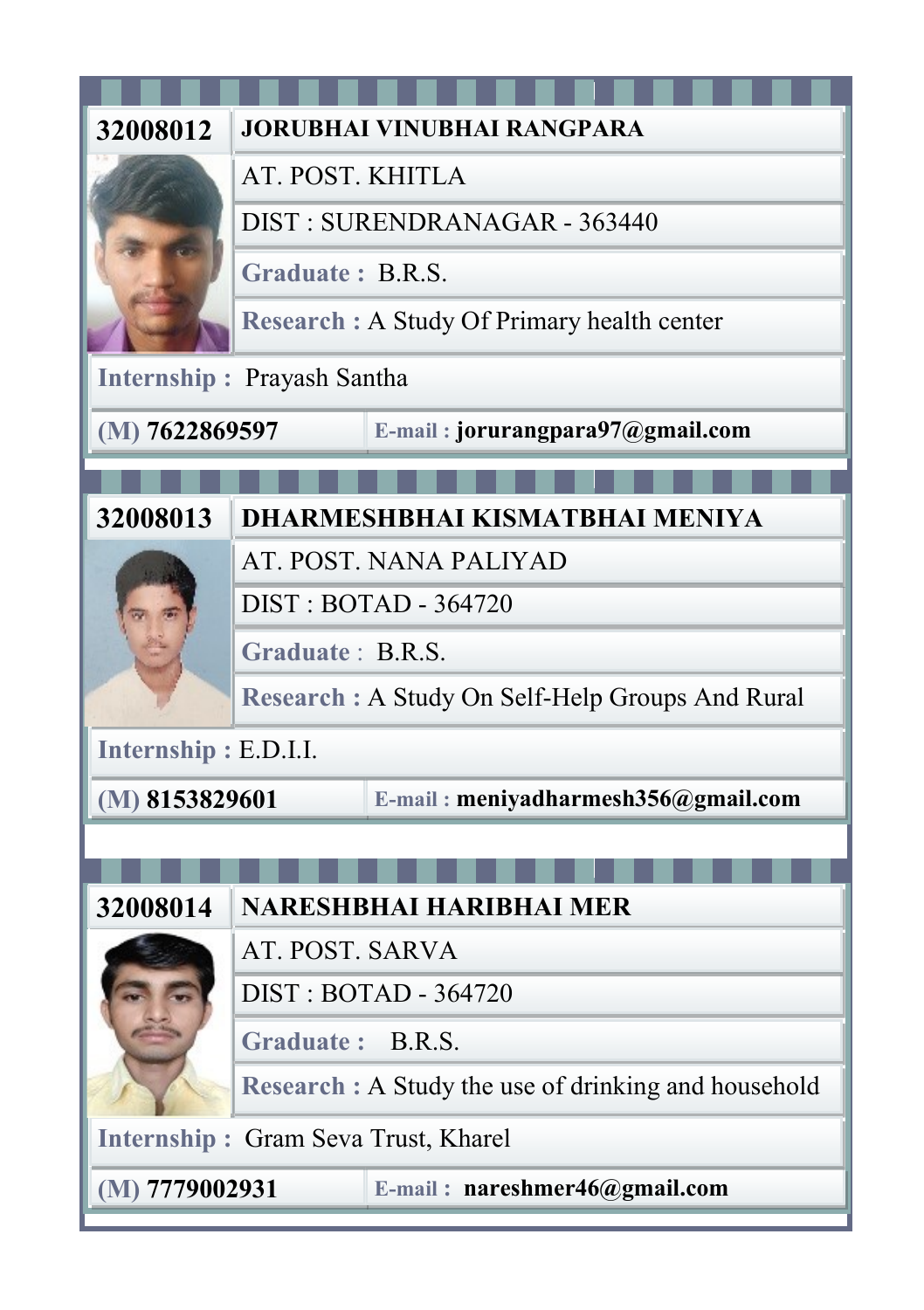| 32008015                                    |                        | NIKHILKUMAR BABABHAI PATEL                        |
|---------------------------------------------|------------------------|---------------------------------------------------|
|                                             | AT. POST. UNAVA        |                                                   |
|                                             |                        | DIST: GANDHINAGAR - 382650                        |
|                                             | Graduate: B.R.S.       |                                                   |
|                                             |                        | Research : A Study of the Effectiveness of the    |
|                                             |                        | <b>Internship: Cohesion Foundation Trust</b>      |
| $(M)$ 7383970807                            |                        | E-mail: patelnikhilkumar3720@gmail.com            |
|                                             |                        |                                                   |
| 32008016                                    |                        | NIRANJANBHAI RAMESHBHAI DAMOR                     |
|                                             |                        | AT. POST. THALA LIMDI                             |
|                                             |                        | <b>DIST: DAHOD - 389180</b>                       |
|                                             |                        | Graduate: B.A. (English)                          |
|                                             |                        | Research : A Study of edition in tribal Tanjore   |
|                                             |                        | <b>Internship: Gram Vikash Trust, Dahod</b>       |
| $(M)$ 6352413452                            |                        | E-mail: niranjandamor999@gmail.com                |
|                                             |                        |                                                   |
| 32008017                                    |                        | PRITI JAYNTILAL KARELIYA                          |
|                                             | <b>JINTAN ROAD</b>     |                                                   |
|                                             |                        | DIST: SURENDRANAGAR - 363002                      |
|                                             | <b>Graduate: B.COM</b> |                                                   |
|                                             |                        | Research : A Study of managerial effectiveness of |
|                                             |                        |                                                   |
| Internship: Shree Kadi Nagarik Shakari Bank |                        |                                                   |
| $(M)$ 7984877337                            |                        | E-mail: pritikareliya22@gmail.com                 |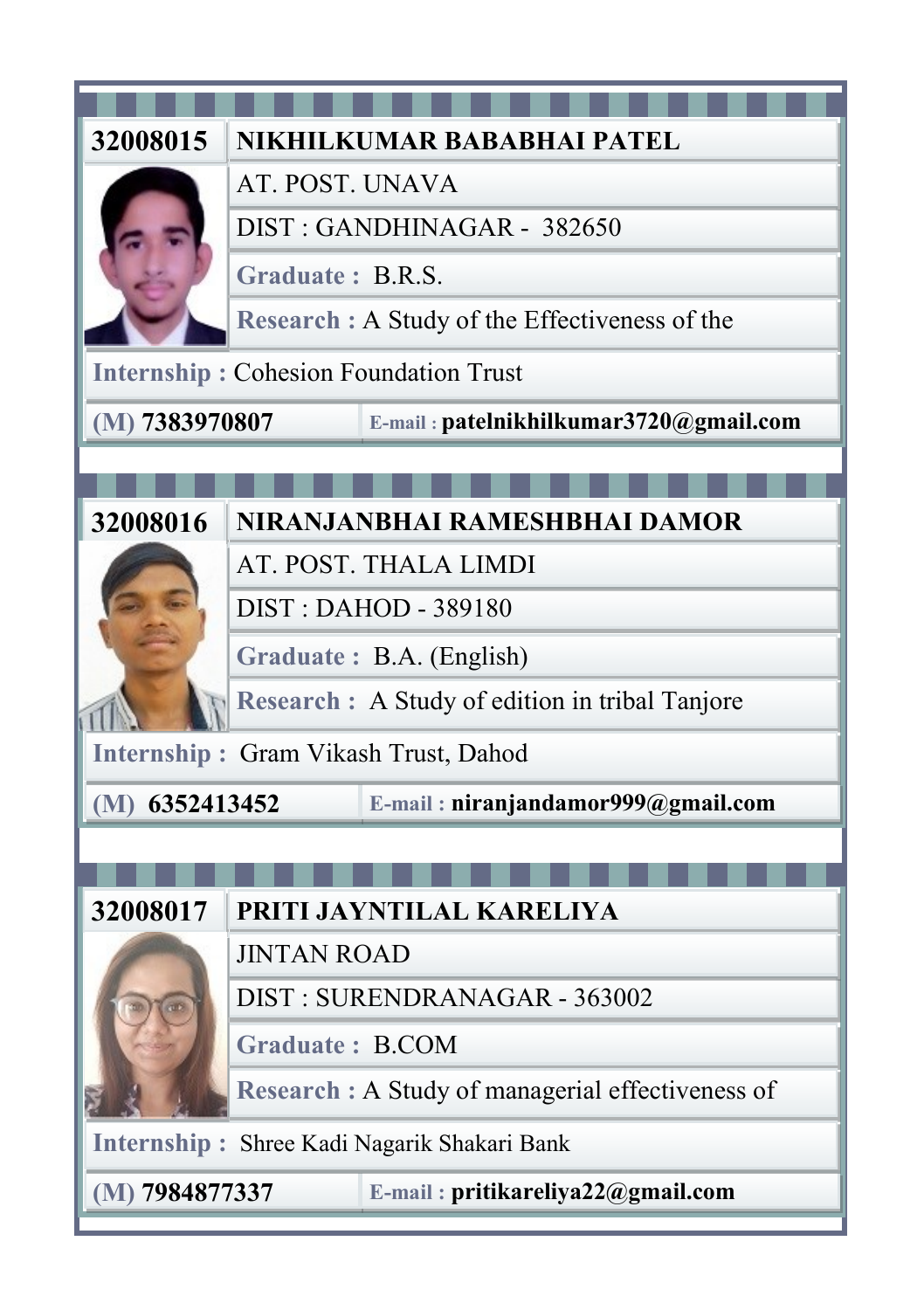| 32008018             | <b>BHAGIRATHSINH RANJITSINH VAGHELA</b>                            |  |
|----------------------|--------------------------------------------------------------------|--|
|                      | AT. POST. DHANALA                                                  |  |
|                      | DIST: AHMEDABAD - 382465                                           |  |
|                      | <b>Graduate: B.COM</b>                                             |  |
|                      | Research: A Study Of Online Education in rural area                |  |
|                      | Internship: EDII - Entrepreneurship Development Institute of India |  |
| $(M)$ 9664678001     | E-mail: bhagirathsinhv99@gmail.com                                 |  |
|                      |                                                                    |  |
|                      |                                                                    |  |
| 32008020             | RAKESHBHAI RUPSINGBHAI VASAVA                                      |  |
|                      | AT. POST. GANGAPUR                                                 |  |
|                      | DIST: NARMADA - 393041                                             |  |
|                      | Graduate: B.A.(HINDI)                                              |  |
|                      | Research : A Study of government primary school                    |  |
| Internship: AKRSP(I) |                                                                    |  |
| $(M)$ 9727448980     | E-mail: rakeshvsv2020@gmail.com                                    |  |
|                      |                                                                    |  |
|                      |                                                                    |  |
| 32008022             | <b>VISHAL MAGANLAL RATHOD</b>                                      |  |
|                      | 17/50 JYANTILAL VAKIL NI CHALI, KHOKHARA                           |  |
|                      | <b>DIST: AHMEDABAD</b>                                             |  |
|                      | Graduate: B.A. (ECO.)                                              |  |
|                      | Research: A Study of members of Vadeli Milk Co -                   |  |
| Internship: -        |                                                                    |  |
| $(M)$ 9067818219     | E-mail: vishalmrathod81@gmail.com                                  |  |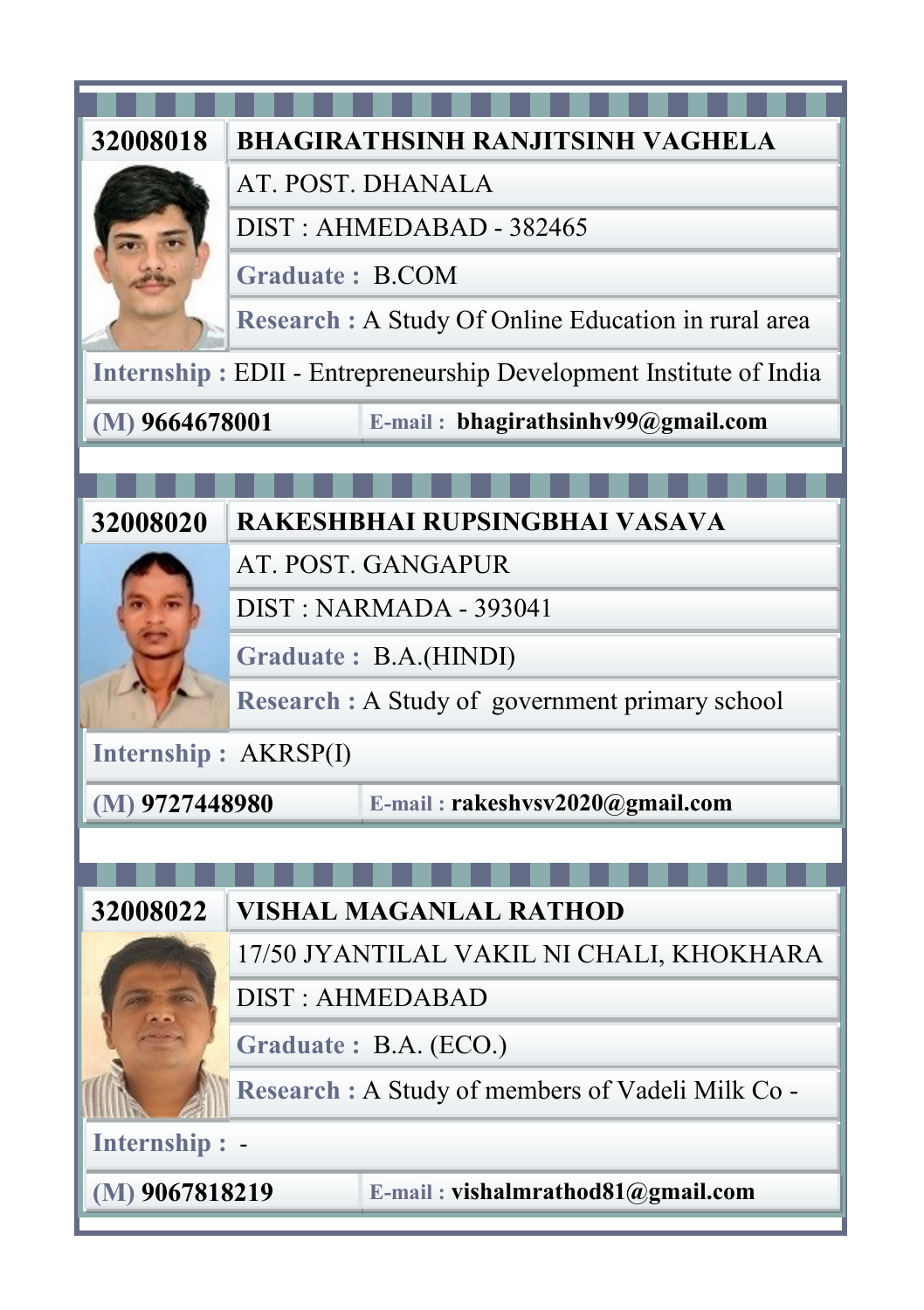| 32008024         | VAISHALI RATILAL PATEL                                   |  |
|------------------|----------------------------------------------------------|--|
|                  | AT. PO. UNAI                                             |  |
|                  | DIST: NAVSARI - 396590                                   |  |
|                  | Graduate: B.R.S.                                         |  |
|                  | Research : A Study of women beneficiary of nari          |  |
|                  | <b>Internship: Prayas Santha</b>                         |  |
| $(M)$ 6353047273 | E-mail: vp66398589@gmail.com                             |  |
|                  |                                                          |  |
|                  |                                                          |  |
| 32008025         | <b>SHITALBEN ALPESHBHAI PATEL</b>                        |  |
|                  | AT. POST. SADADVEL                                       |  |
|                  | DIST: NAVSARI - 396560                                   |  |
|                  | Graduate: B.R.S.                                         |  |
|                  | Research : A Study of the difficulties face by famers in |  |
|                  | <b>Internship: Cohesion Foundation Trust</b>             |  |
| $(M)$ 8140284024 | E-mail: visalpatel178@gmail.com                          |  |
|                  |                                                          |  |
|                  |                                                          |  |
| 32008029         | HARDIKKUMAR ISHWARBHAI CHAUDHARY                         |  |
|                  | AT. POST. JASALI                                         |  |
|                  | DIST: BANASAKATHA - 385330                               |  |
|                  | Graduate: B.A. (ECO.)                                    |  |
|                  | Research : A Study of the beneficiaries obtaining        |  |
|                  | <b>Internship: AKRSP(I)</b>                              |  |
| $(M)$ 9429676901 | E-mail: chaudharyhardik108@gmail.com                     |  |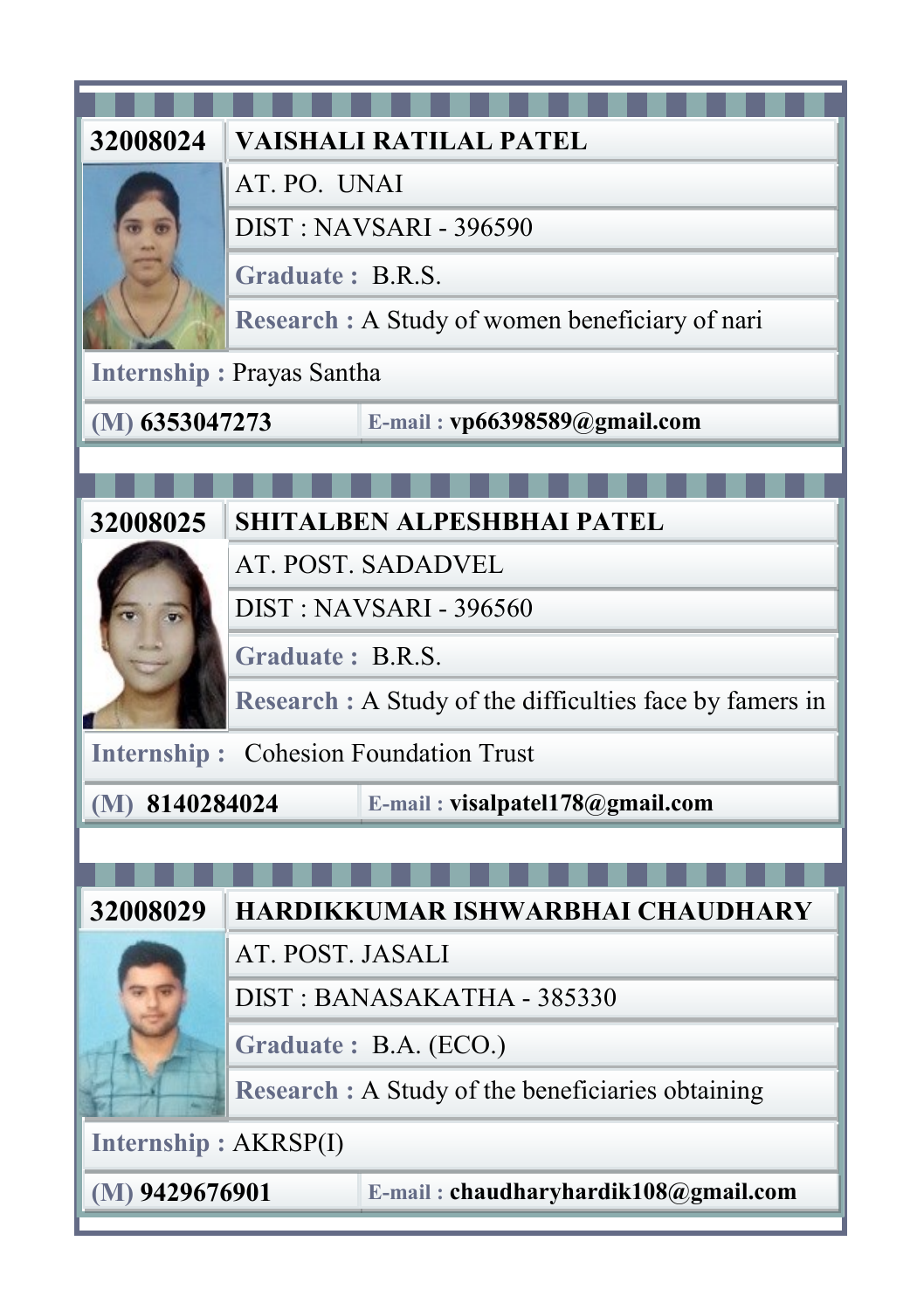#### **SCOPE**

After completing the course, students can get jobs in different NGOs, Co-operative Institutions, Government & Semi-Government Institutions. They can start their own enterprise as well. Most of the students get chance of jobs during their Institutional Internship.

#### **ALUMNI**

It is aimed to keep in touch with the alumni to make meaningful interaction for the benefit of the present as well as future generation of the group. The institutional goal to promote and support this association is to strengthen the rural development extension activities at rural.

### **FACILITIES**

The institution centre is situated in the vicinity of state capital, Gandhinagar. The institution provides the students various academic and related resources to facilitate better learning having facilities of Auditorium, Computer Centre, Library, Separate Hostel for boys and girls and Sports. The institute has its own computer centre with state-of-the-art computing facilities and other supportive systems. The computers are supported by advanced softwares. Computer centre has an internet facility through radio technology from Amdavad centre and live connectivity within campus and other centre of Gujarat Vidyapith. Innovative teaching methods and latest teaching aids like Multi Media Projector, LED Television, Video conferencing, PA System are used for the holistic development.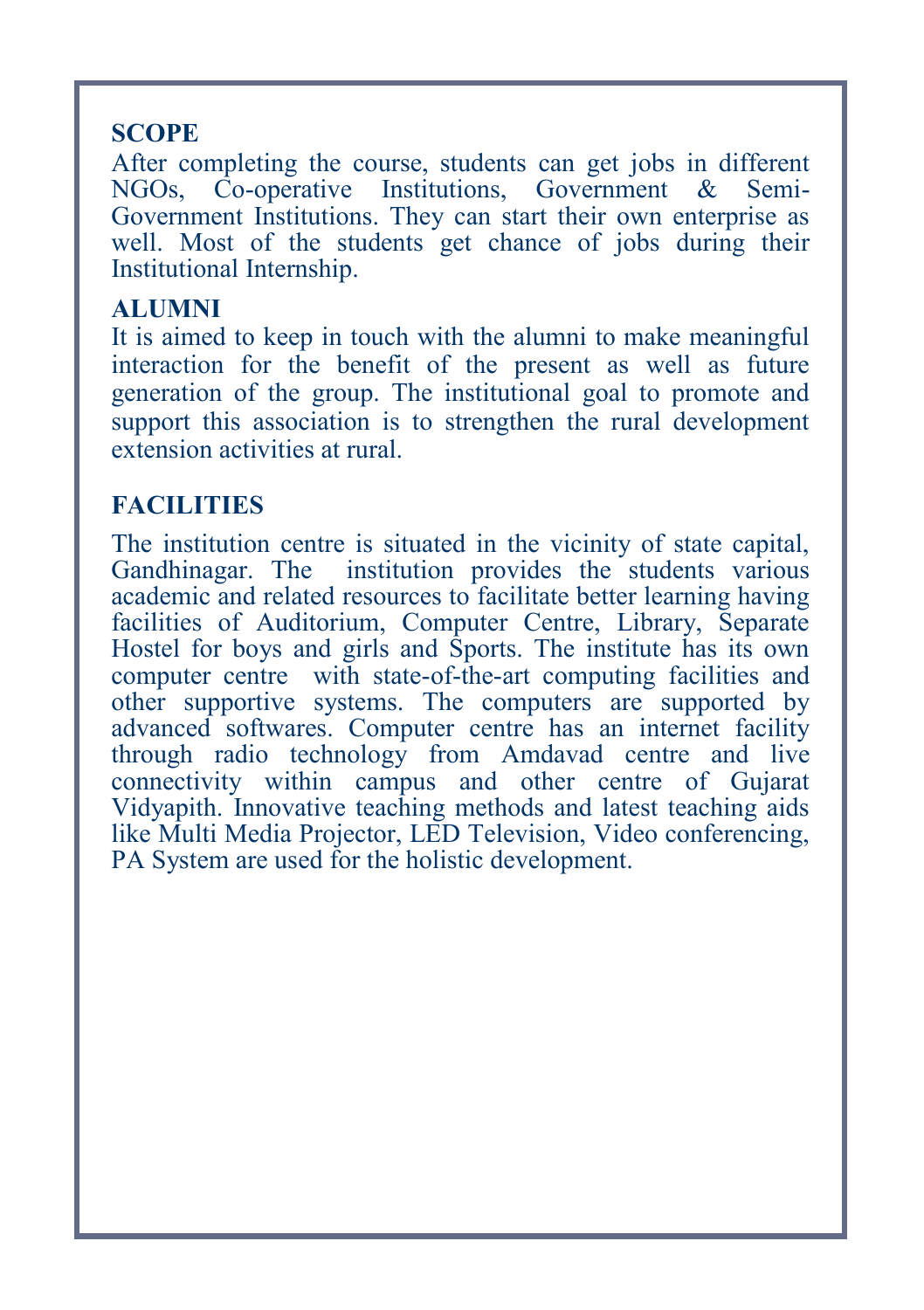#### **FACILITIES**

The institution centre is situated in the vicinity of state capital, Gandhinagar. The institution provides the students various academic and related resources to facilitate better learning having facilities of Auditorium, Computer Centre, Library, Separate Hostel for boys and girls and Sports. The institute has its own computer centre with state-of-the-art computing facilities and other supportive systems. The computers are supported by advanced softwares. Computer centre has an internet facility through radio technology from Amdavad centre and live connectivity within campus and other centre of Gujarat Vidyapith. Innovative teaching methods and latest teaching aids like Multi Media Projector, LED Television, Video conferencing, PA System are used for the holistic development.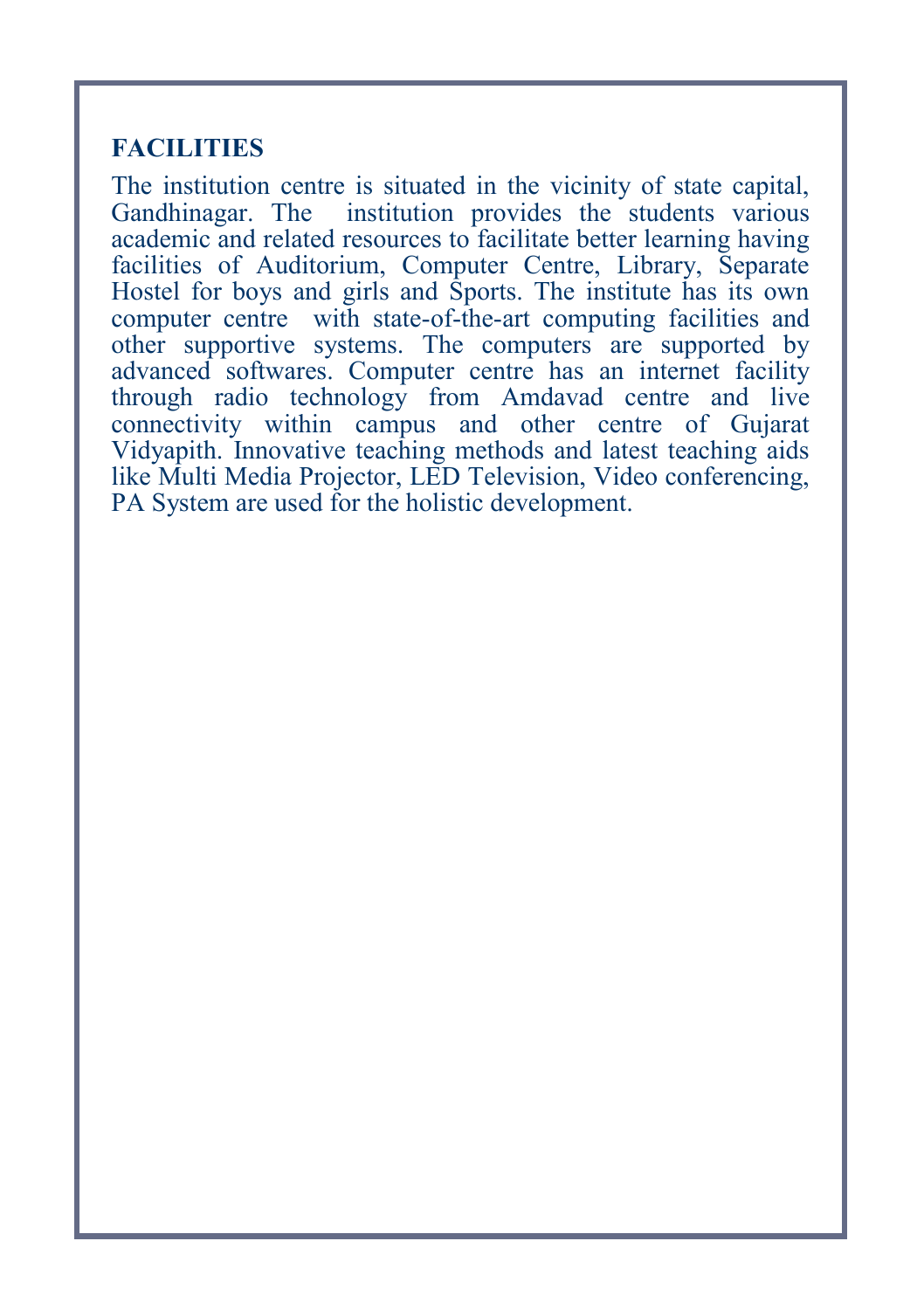

#### **TECHNICAL & ADMINISTRATIVE STAFF**